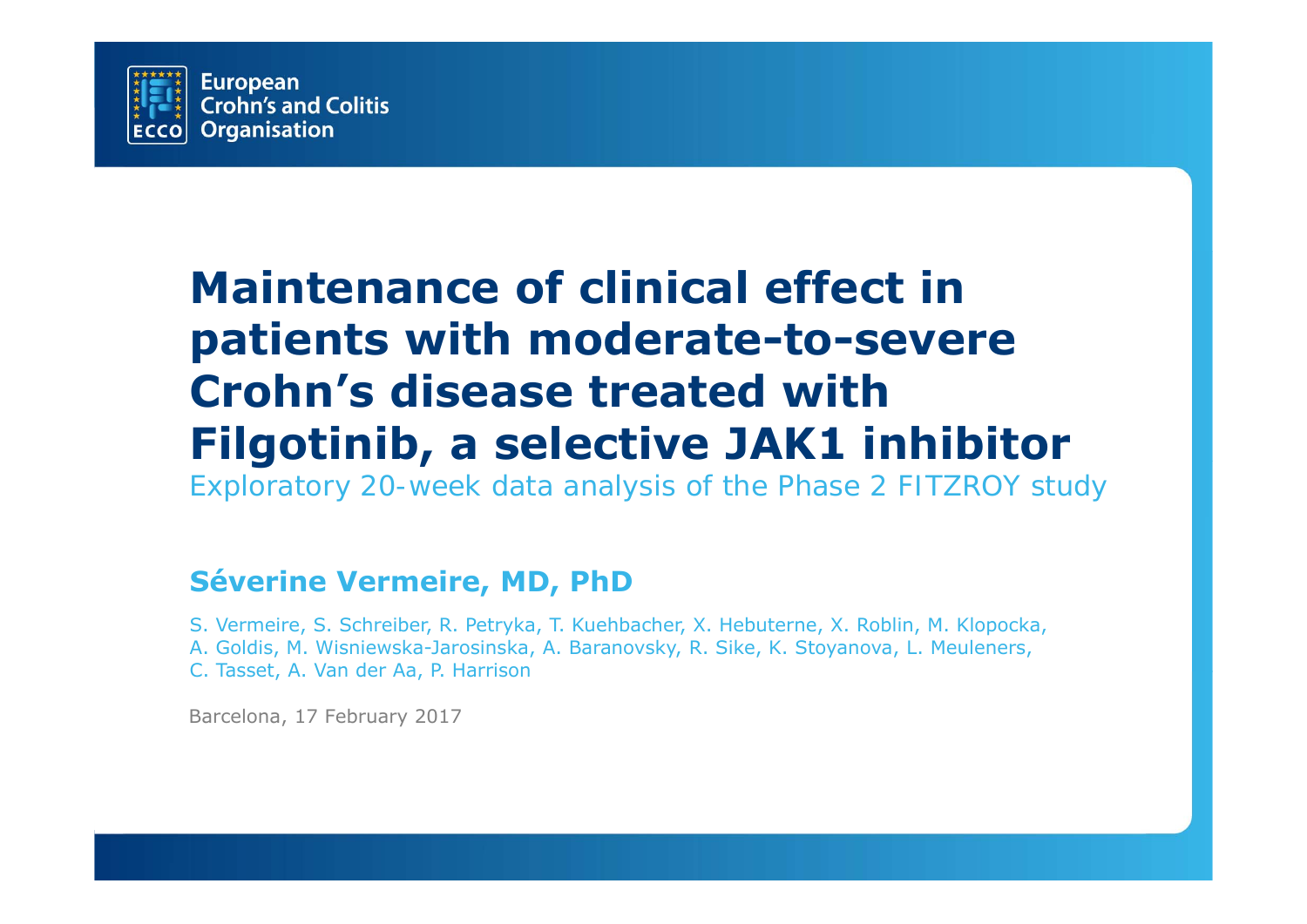

## **Disclosures: Séverine Vermeire, MD, PhD**

- Grant support: AbbVie, MSD, Takeda
- $\bullet$  Lectures: AbbVie, Falk Pharma, Ferring, Hospira, MSD, Takeda, Tillotts
- Consultancy: AbbVie, Celgene, Ferring, Galapagos, Genentech/Roche, Hospira, J&J, MSD, Mundipharma, Pfizer, Second Genome, Shire, Takeda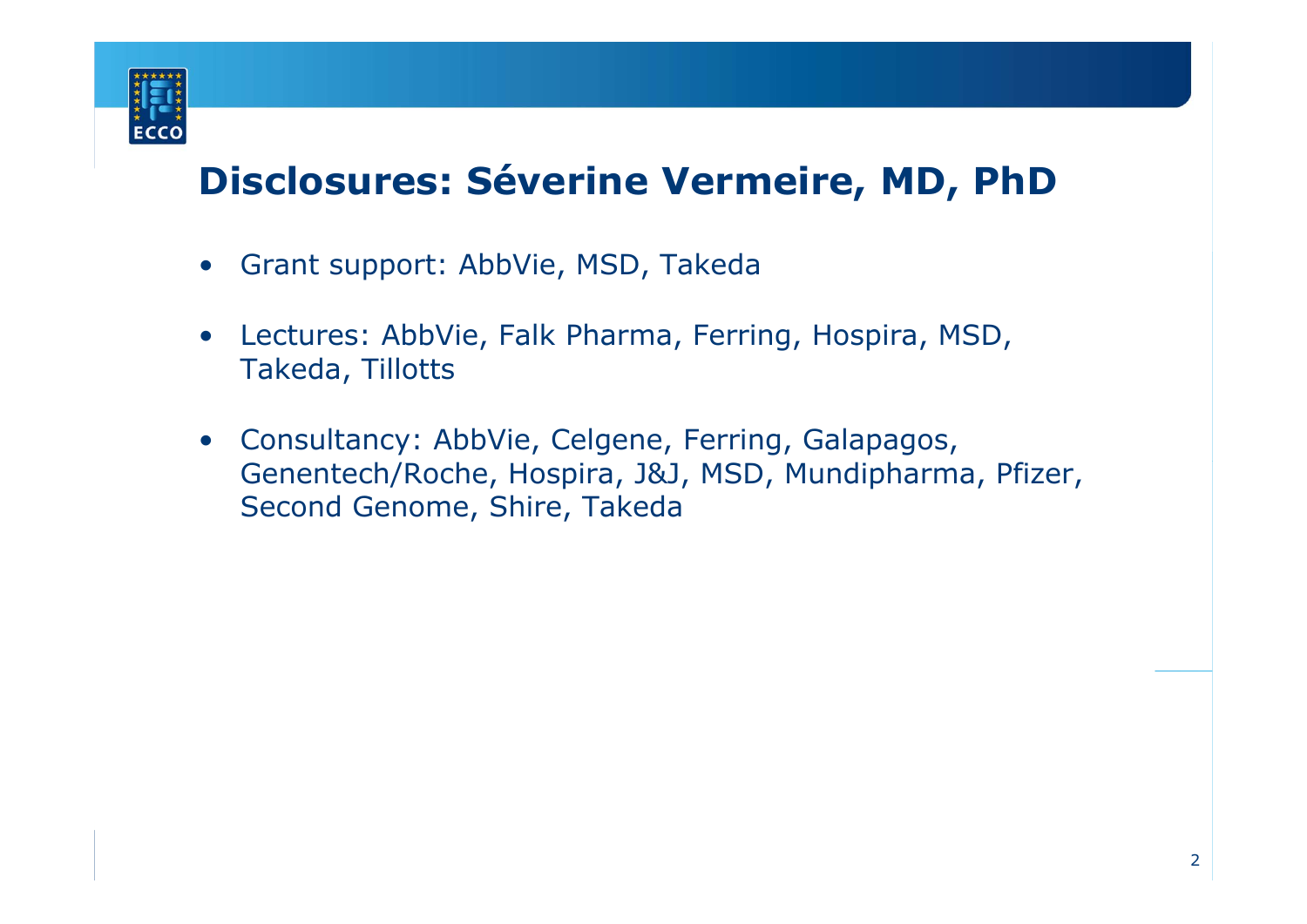

### **Participating countries and investigators**

| <b>Belgium:</b> Dr. Vijverman, Dr. Muls, Dr. De Vos, Dr. Vermeire, Dr. Dewit, |  |  |
|-------------------------------------------------------------------------------|--|--|
| <b>Dr. Colard</b>                                                             |  |  |

**Czech Republic:** Dr. Vanasek, Dr. Drastich, Dr. Tichy, Dr. Kozeluhova, Dr. Konecny, Dr. Knoflicek

**France:** Dr. Hebuterne, Dr. Bouhnik, Dr. Michiels, Dr. Bommelaer, Dr. Desreumaux, Dr. Grimaud, Dr. Roblin

**Germany:** Dr. Kuehbacher, Dr. Stallmach, Dr. Malfertheiner, Dr. Schreiber, Dr. Bokemeyer, Dr. Helwig, Dr. Stein, Dr. Sturm

| <b>Hungary:</b> Dr. Gurzo, Dr. Lakatos, Dr. Sike, Dr. Salamon, Dr. Csiki, |  |
|---------------------------------------------------------------------------|--|
| Dr. Peterfai, Dr. Heringh                                                 |  |

**Poland:** Dr. Klopocka, Dr. Wisniewska-Jarosinska, Dr. Petryka, Dr. Romanczyk, Dr. Wasko-Czopnik, Dr. Kierkus

**Romania:** Dr. Mateescu, Dr. Goldis, Dr. Gheorghe, Dr. Tantau



**Russia:** Dr. Osipenko, Dr. Yurkov, Dr. Abdulkhakov, Dr. Tkachenko, Dr. Belousova, Dr. Alekseeva, Dr. Pershko, Dr. Pesegova, Dr. Baranovsky, Dr. Ovchinnikova, Dr. Popova, Dr. Parfenov, Dr. Khalif



**UK:** Dr. Levison, Dr. Goh, Dr. Hart, Dr. McLaughlin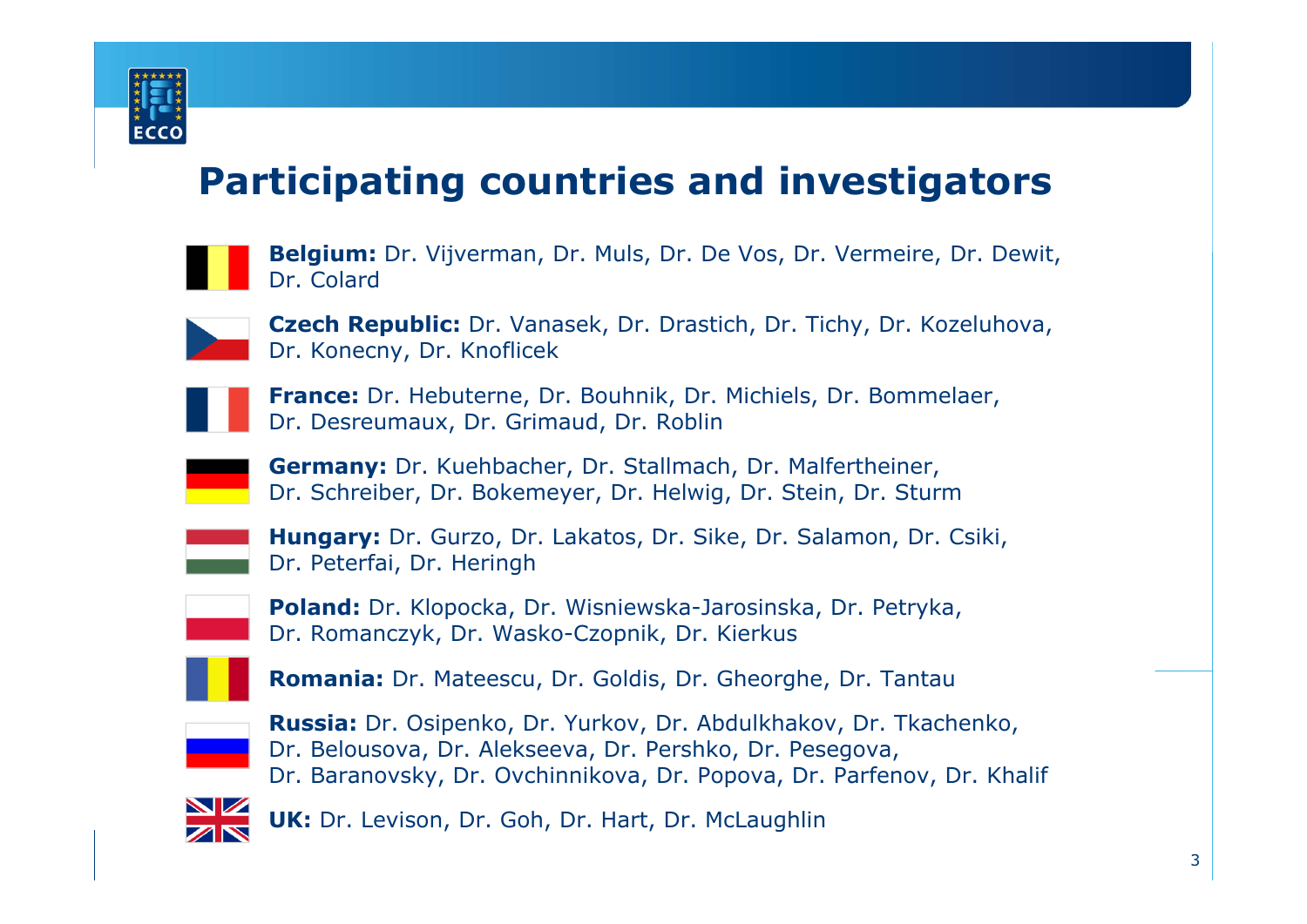

## **Janus family tyrosine kinases (JAKs)**



- JAK1 inhibition suppresses signaling for (pro)inflammatory cytokines
- JAK2 inhibition also suppresses GM-CSF, EPO, TPO, GH, PRL signaling
- JAK3 inhibition has an effect on γ-chain IL-s, critical for lymphocyte function
- $\bullet$ Filgotinib is a highly selective inhibitor of Janus kinase 1 (JAK1)
- •Biochemical IC50 ~10nM
- $\bullet$ 30-fold selective over JAK2 in human whole blood
- $\bullet$ >10-fold selective over Tyk2
- $\bullet$ >50-fold selective over non-JAK kinases and JAK3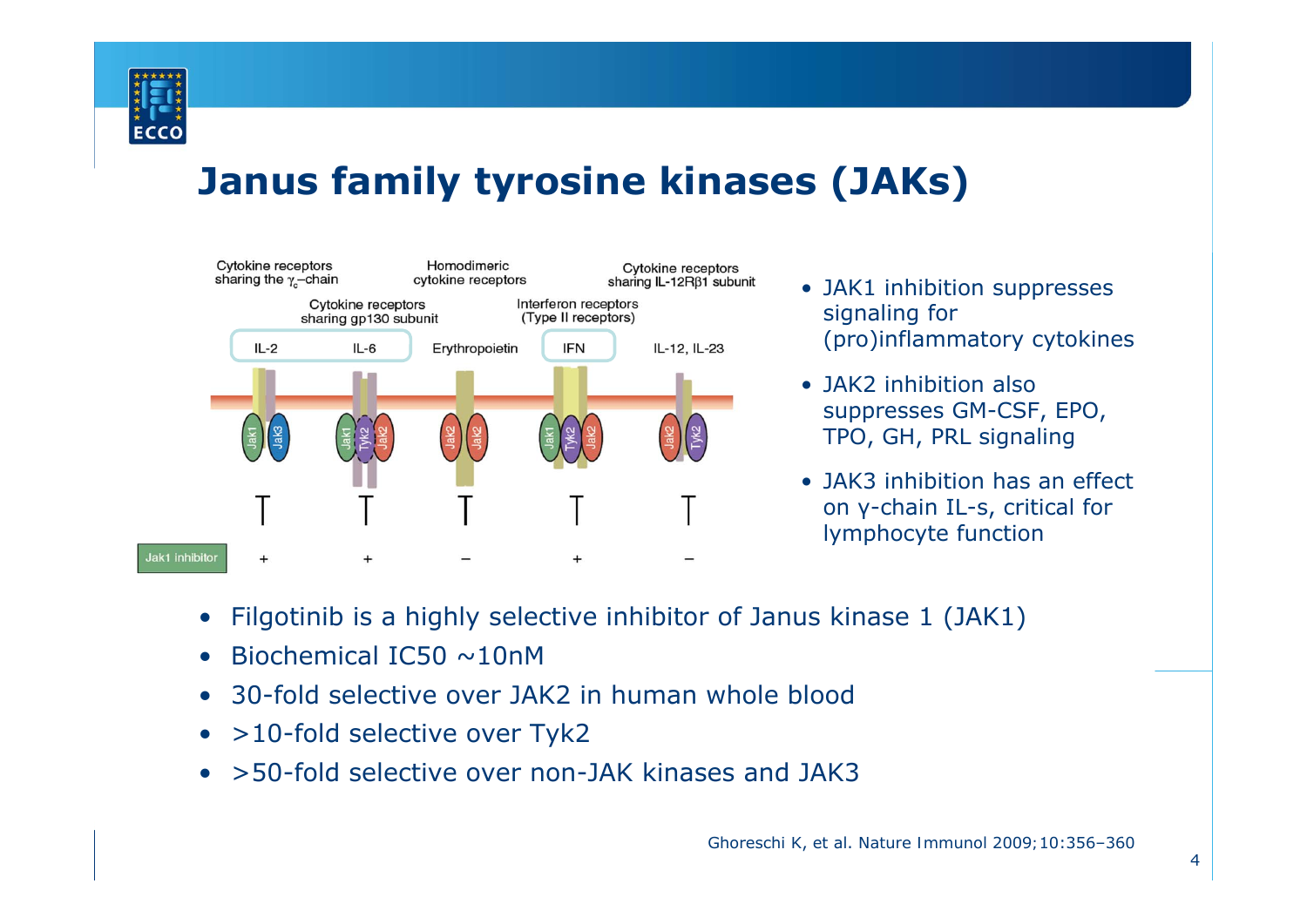

#### **FITZROY: study design**

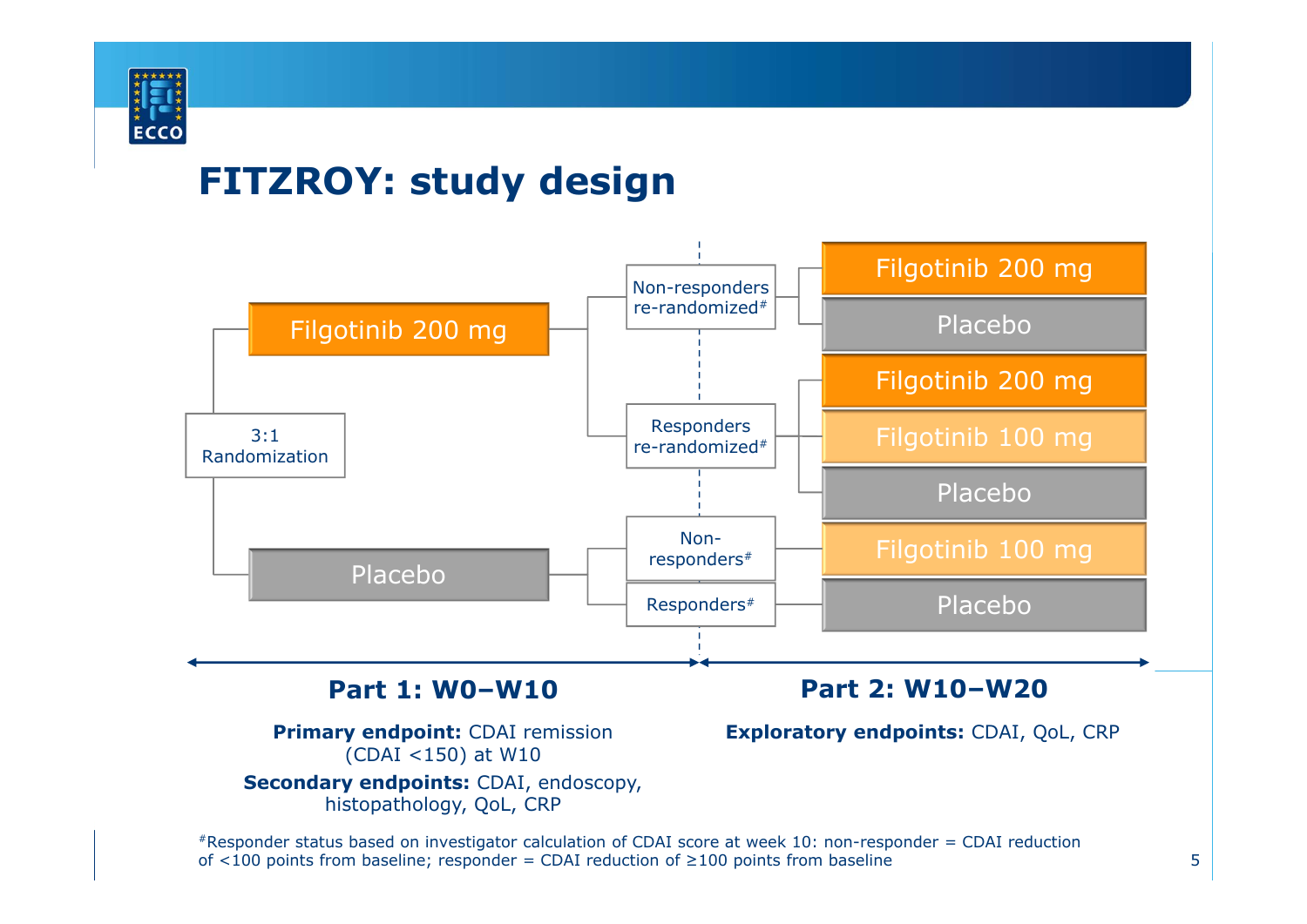

## **FITZROY: key eligibility criteria**

- Inclusion:
	- ileal, colonic, or ileocolonic Crohn's Disease (on colonoscopy and histology)
	- Crohn's Disease Activity Index (CDAI) 220–450
	- endoscopic confirmation of active disease, ulceration (score of 2 or 3 # in at least 1 out of 5 of the ileocolonic segments - SES-CD, total score of at least 7, central reading)
- Exclusion:
	- indeterminate colitis, ulcerative colitis
	- surgical bowel resection within past 6 months
- Concomitant medications:
	- allowed: stable doses of oral steroids ( ≤30 mg prednisolone eq/day), mesalazine, CD-related antibiotics, and probiotics
	- not allowed: anti-TNFs, immuno-modulators (AZA, MTX and 6-MP)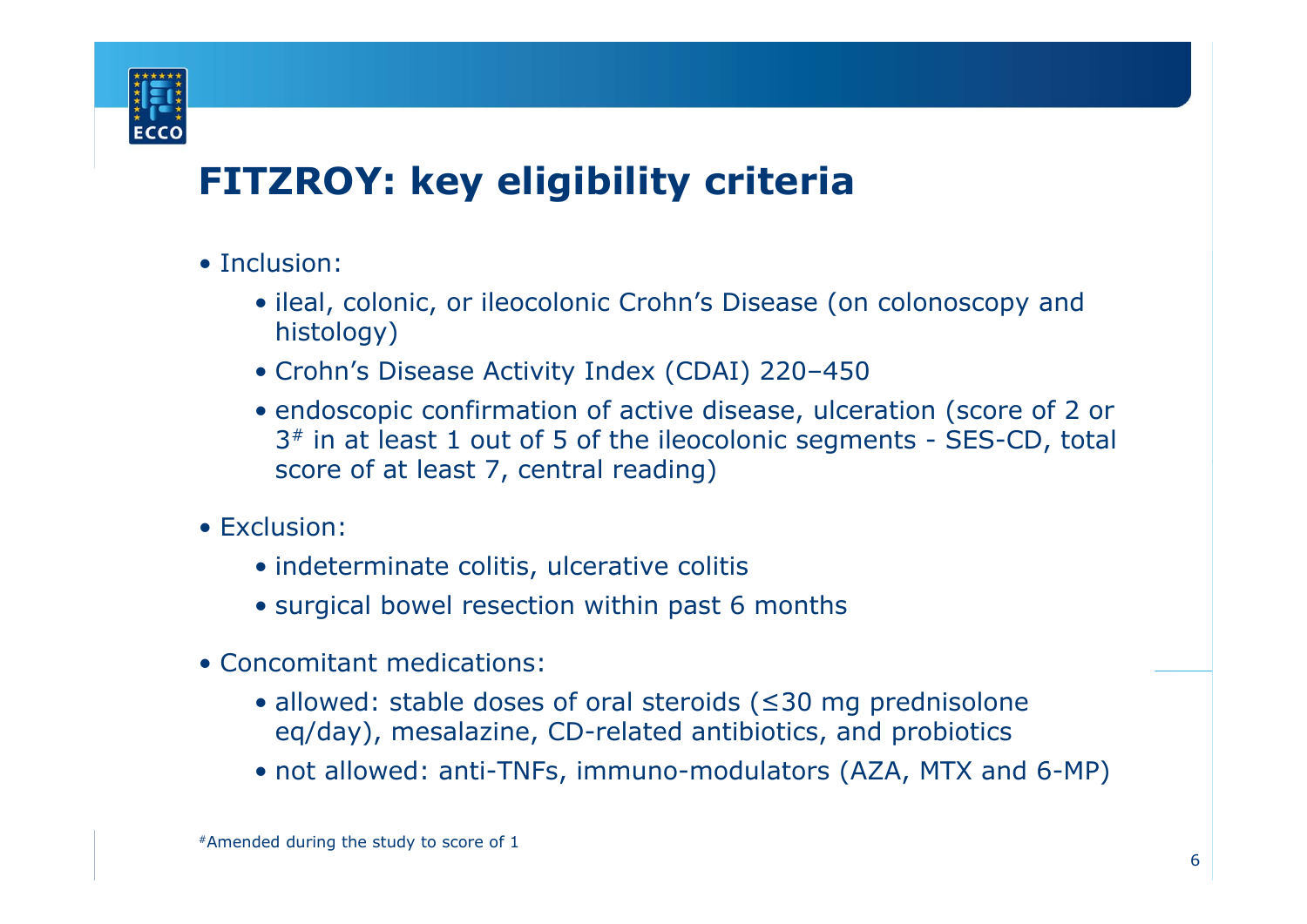

### **FITZROY: patient disposition**

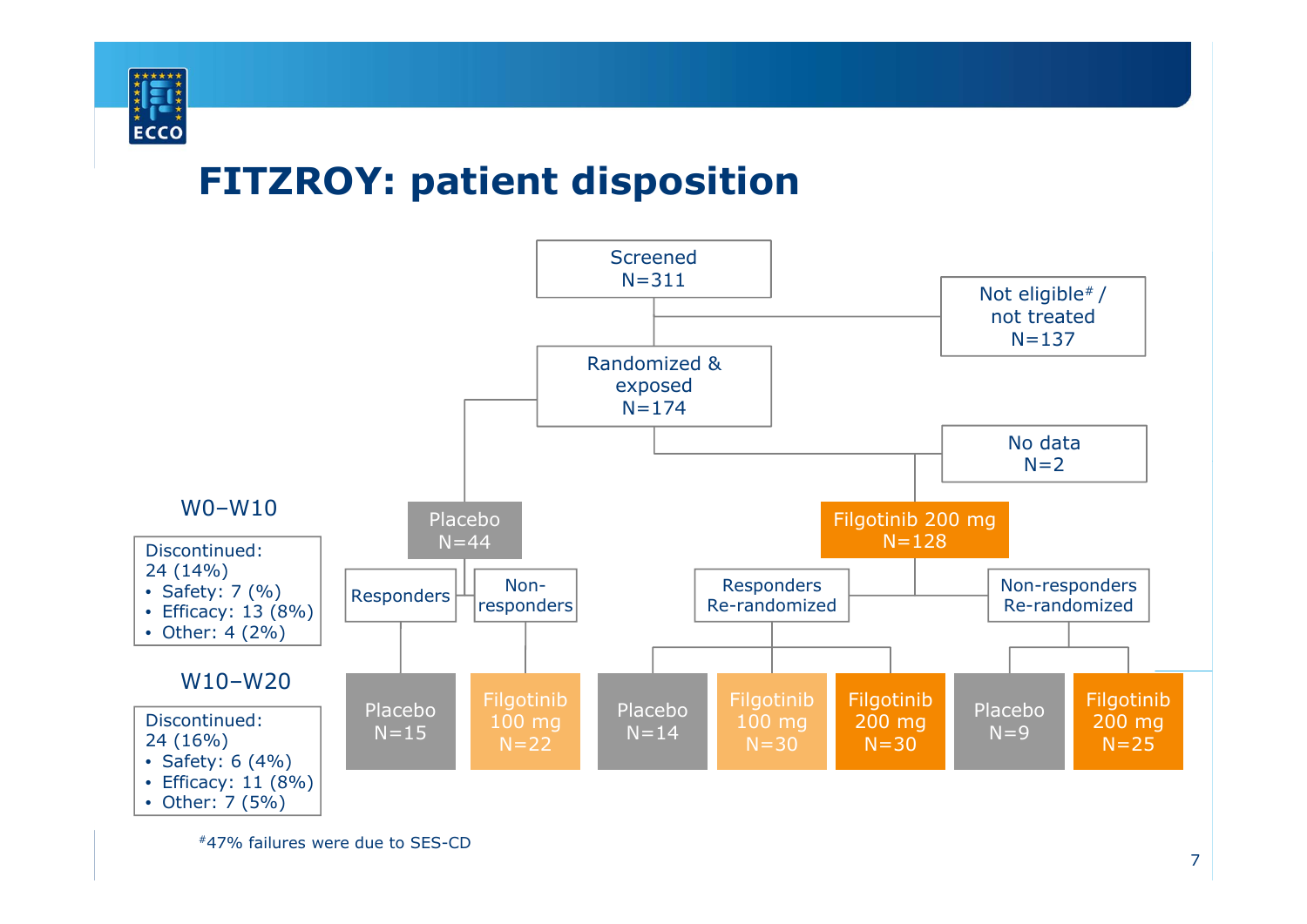## **FITZROY: baseline characteristics**

Safety population

 $\frac{1}{2}$ 

|                                            | <b>Placebo</b><br>$(N=44)$ | <b>Filgotinib 200 mg</b><br>$(N=130)$ |
|--------------------------------------------|----------------------------|---------------------------------------|
| Age, mean, years                           | 35.1                       | 37.4                                  |
| Female, %                                  | 59                         | 55                                    |
| <b>Duration of CD, median, years</b>       | 5.4                        | 6.3                                   |
| <b>CDAI, mean</b>                          | 299                        | 291                                   |
| <b>IBDQ, mean</b>                          | 120.8                      | 123.0                                 |
| <b>SES-CD, mean</b>                        | 15.8                       | 14.2                                  |
| CRP, median, mg/L                          | 8.1                        | 8.2                                   |
| CRP > 10mg/L, %                            | 41                         | 42                                    |
| <b>Concomitant oral corticosteroids, %</b> | 52                         | 48                                    |
| mean daily dose, mg                        | 21.3                       | 20.7                                  |
| <b>Anti-TNF experienced, %</b>             | 64                         | 56                                    |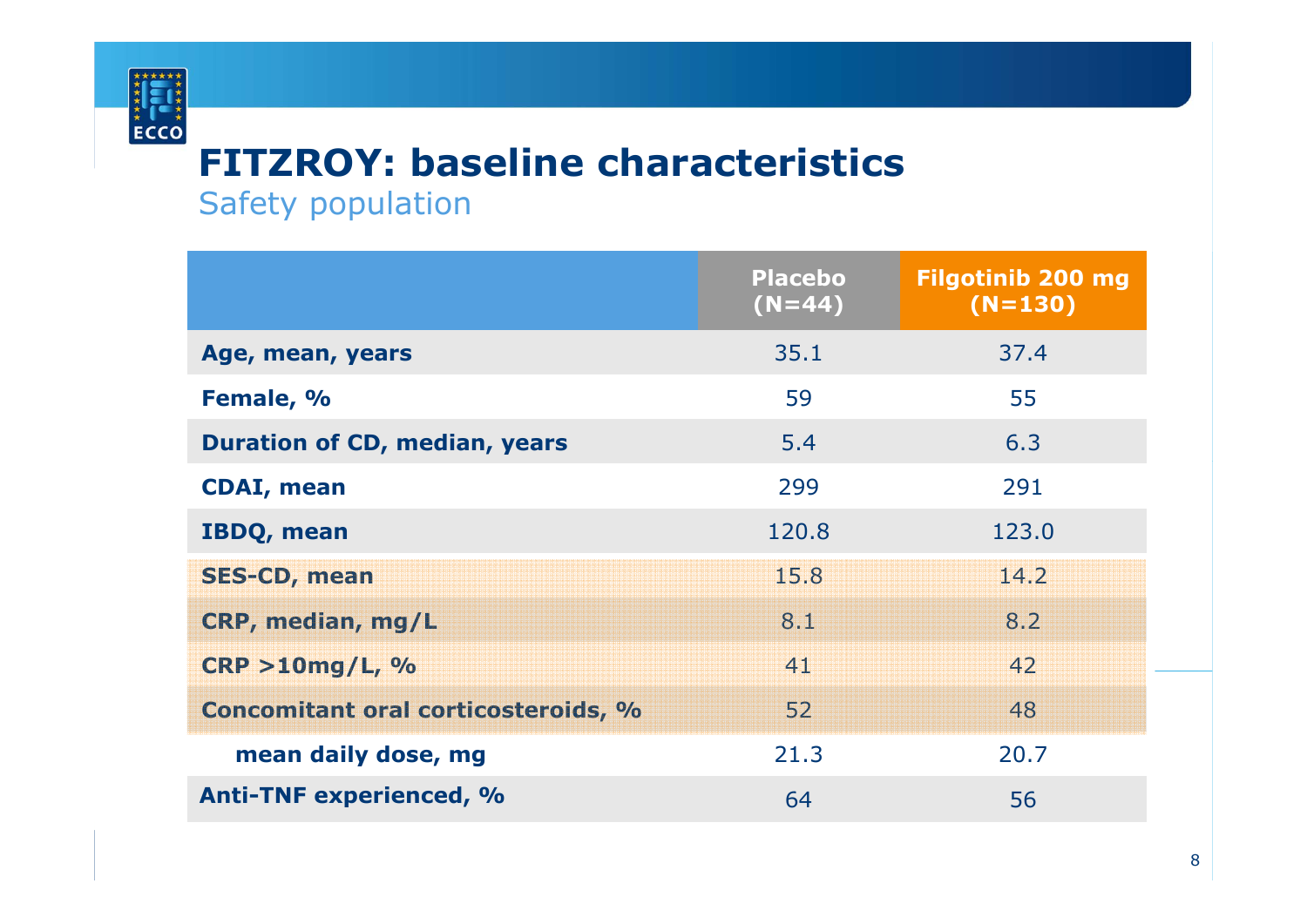

#### **FITZROY: CDAI remission and response** ITT-NRI, W10

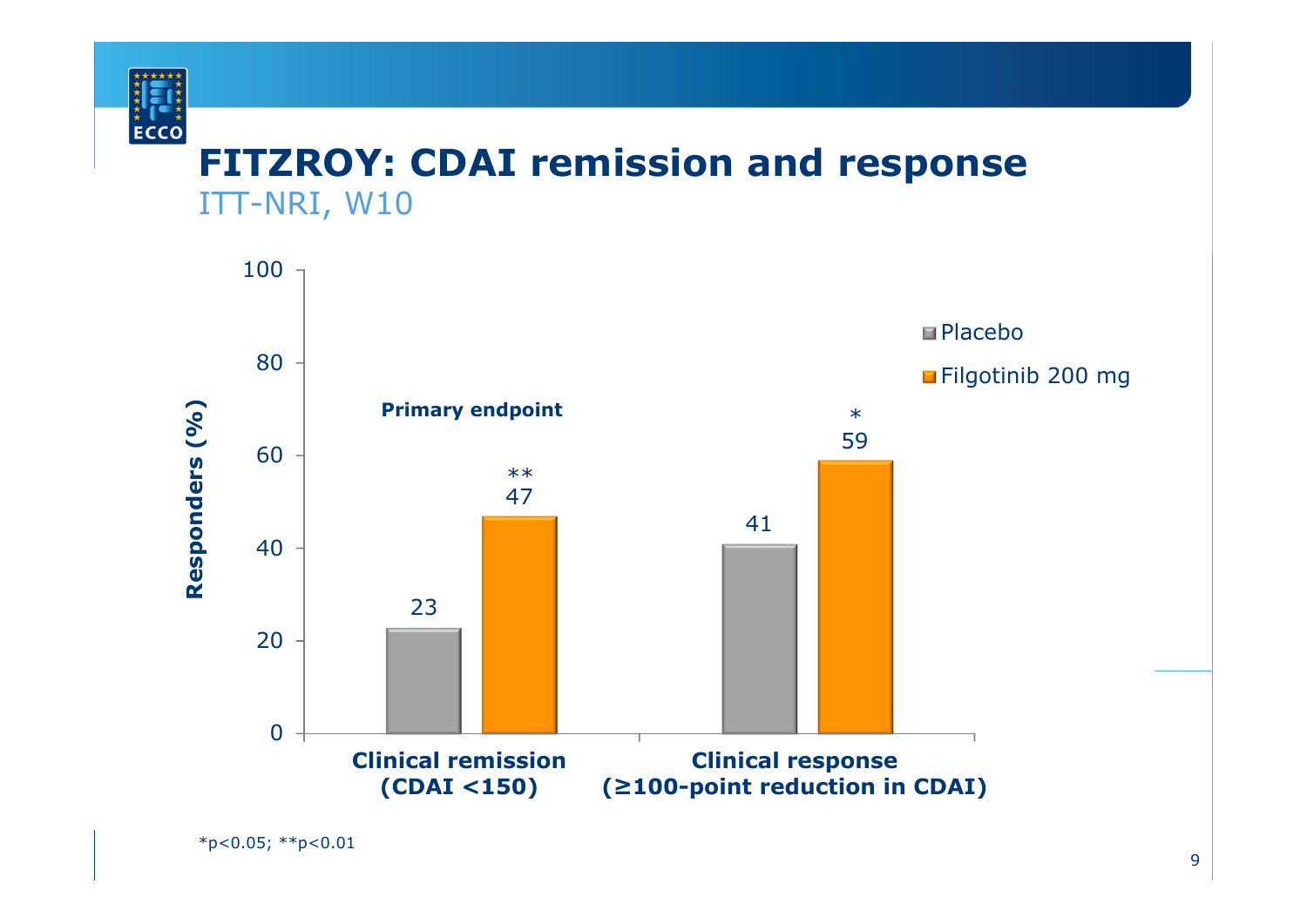

## **FITZROY: 10 week 'maintenance' period**

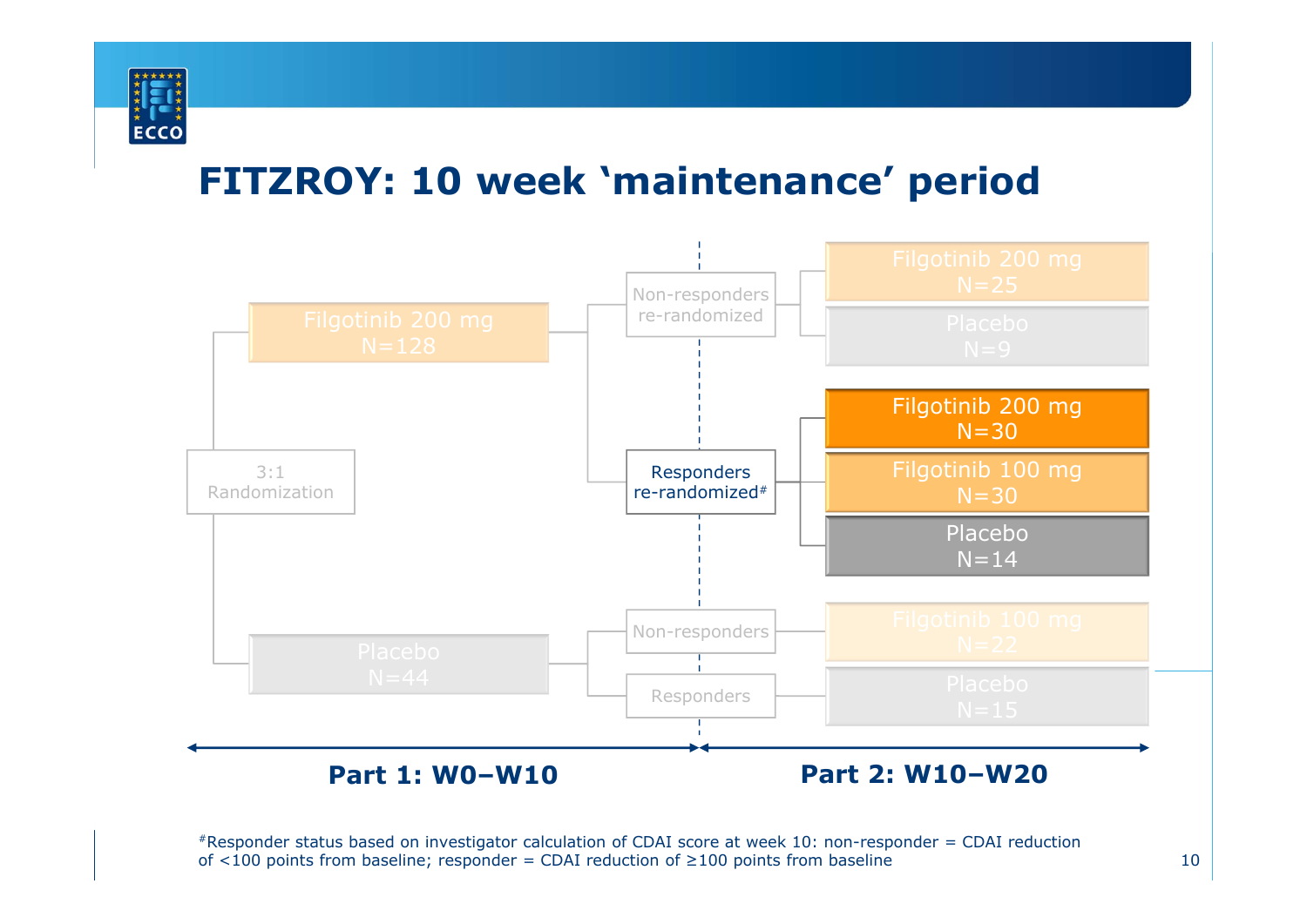

#### **FITZROY: clinical response**

ITT-NRI, initial filgotinib 200 mg responders #

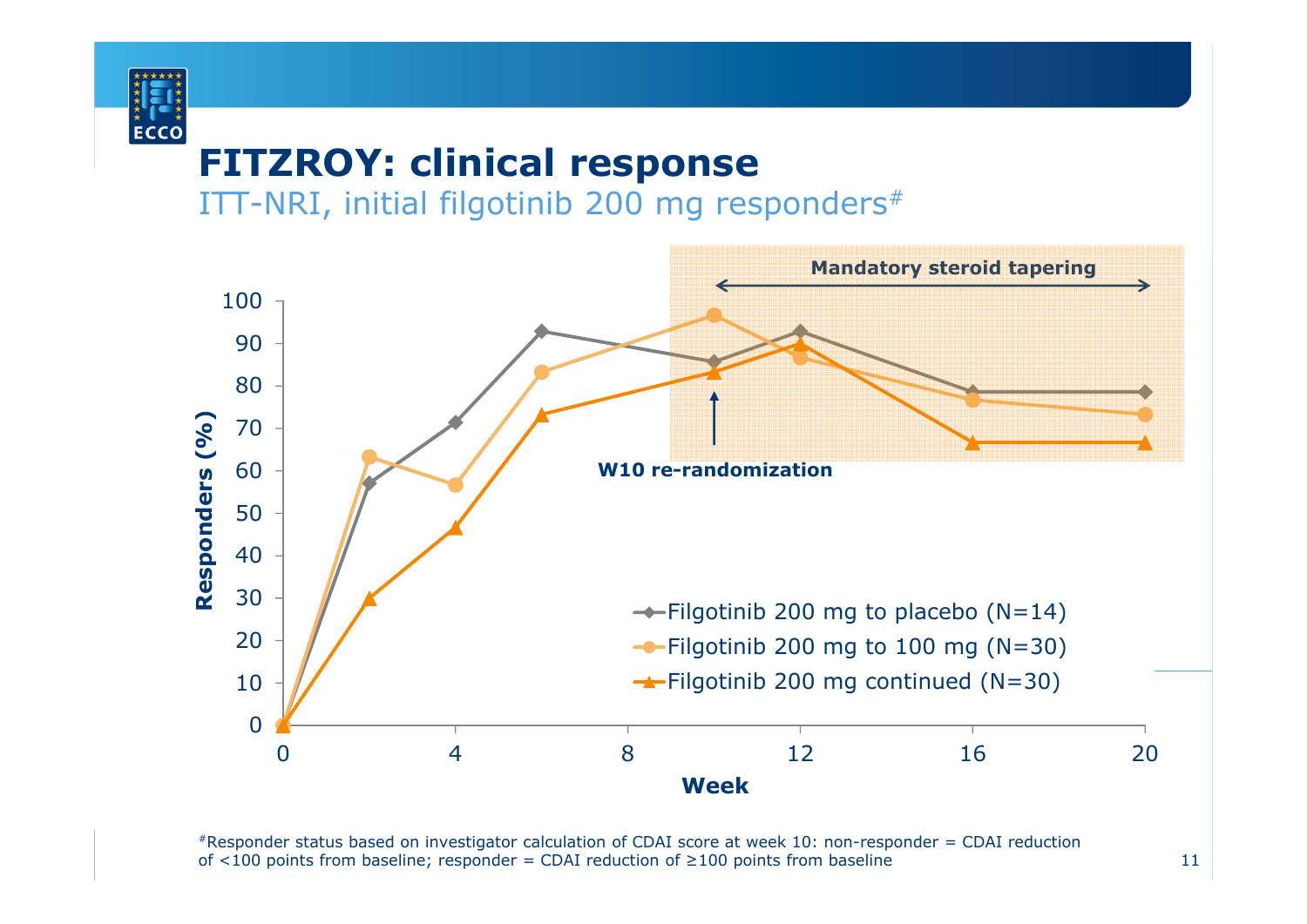## **FITZROY: clinical remission**

**ECCO** 

ITT-NRI, initial filgotinib 200 mg responders #

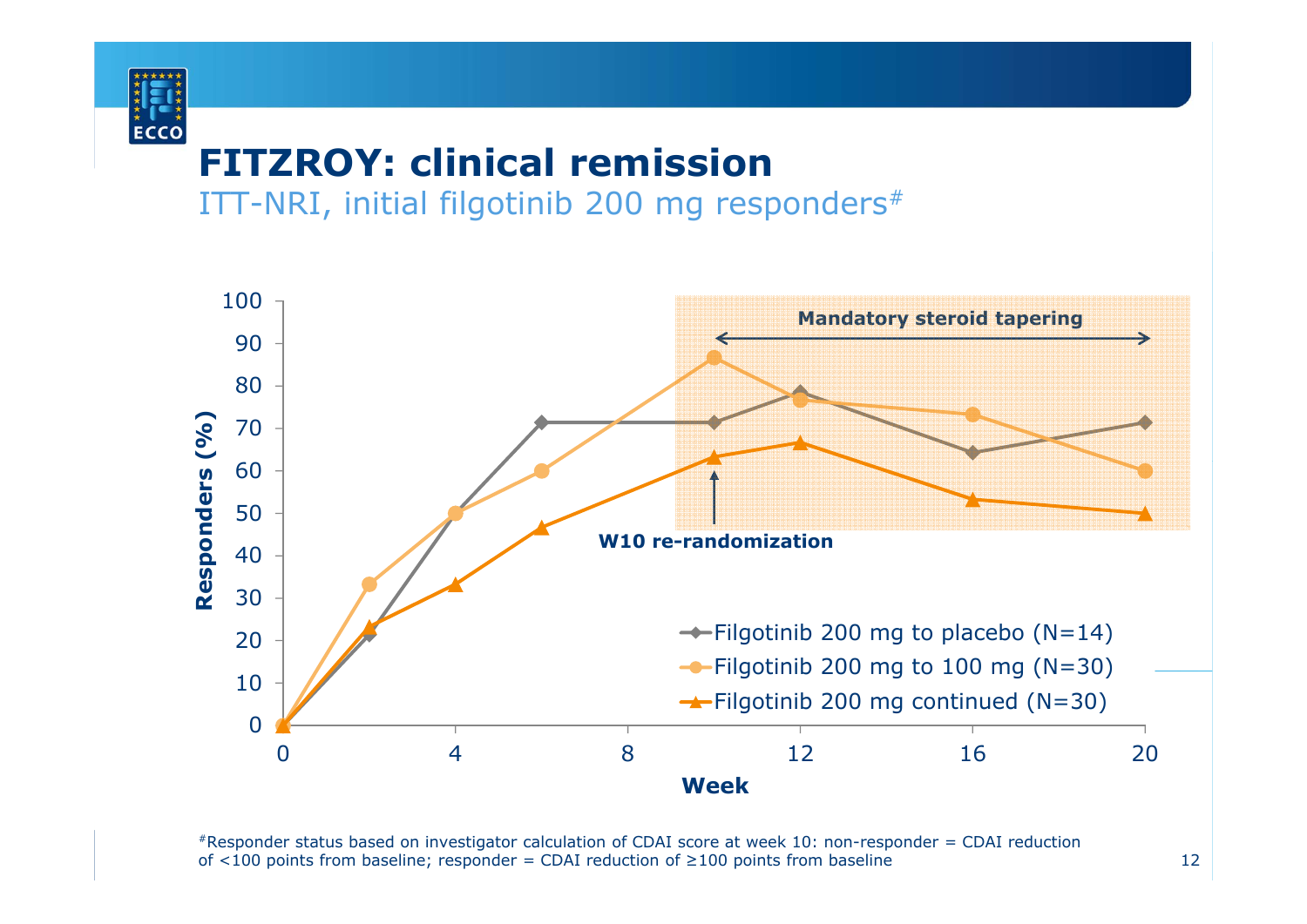#### **FITZROY: CRP normalization and biological ECCO response**

ITT-LOCF, initial filgotinib 200 mg responders #

#### **CRP normalization##**

#### **Combined clinical remission / biological response**



Combined clinical remission / biological response: CDAI-score <150 points and CRP decrease >50% and/or fecal calprotectin decrease >50% from baseline

##subjects with high baseline CRP ≥8mg/L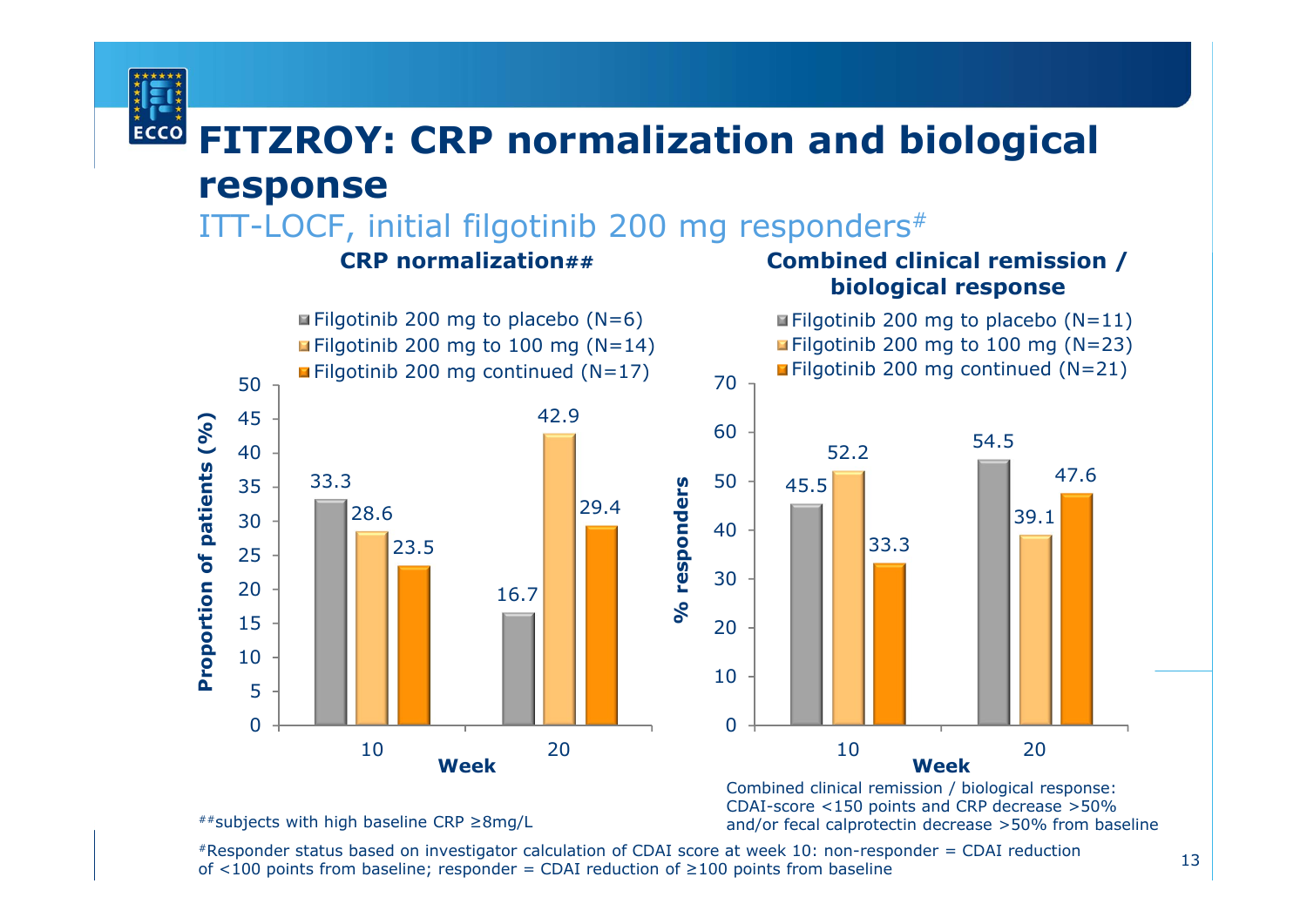

#### **FITZROY: PRO2 score and QoL** ITT-LOCF, initial filgotinib 200 mg responders #



PRO2: a composite score based on daily stool frequency and self-reported abdominal pain, with remission defined as  $7 \times$  (mean daily number of liquid or very soft stools) + 7  $\times$  (mean daily self-reported abdominal pain)"  $\leq$ 28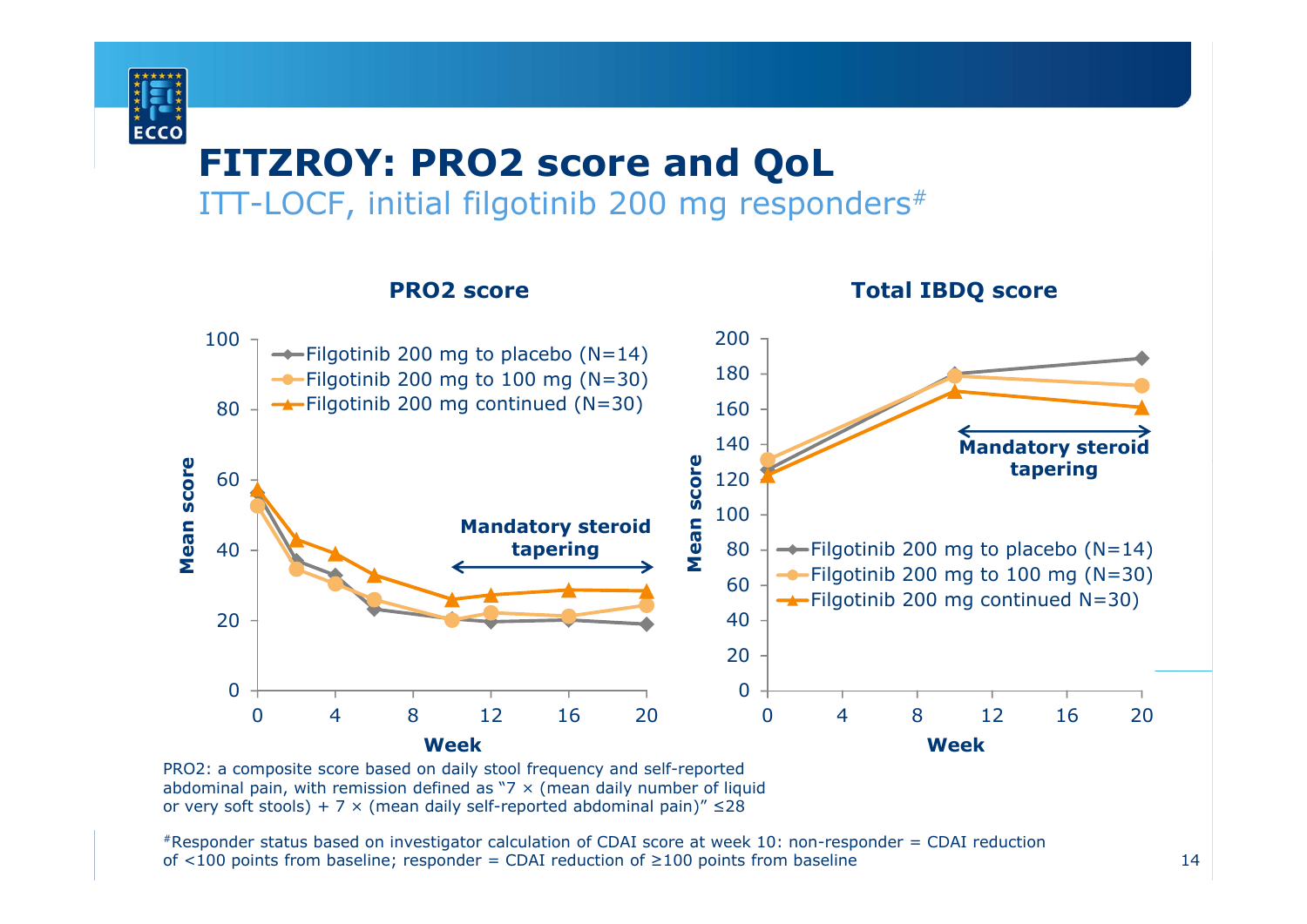

### **FITZROY: placebo non-responders re-randomized to filgotinib 100 mg**

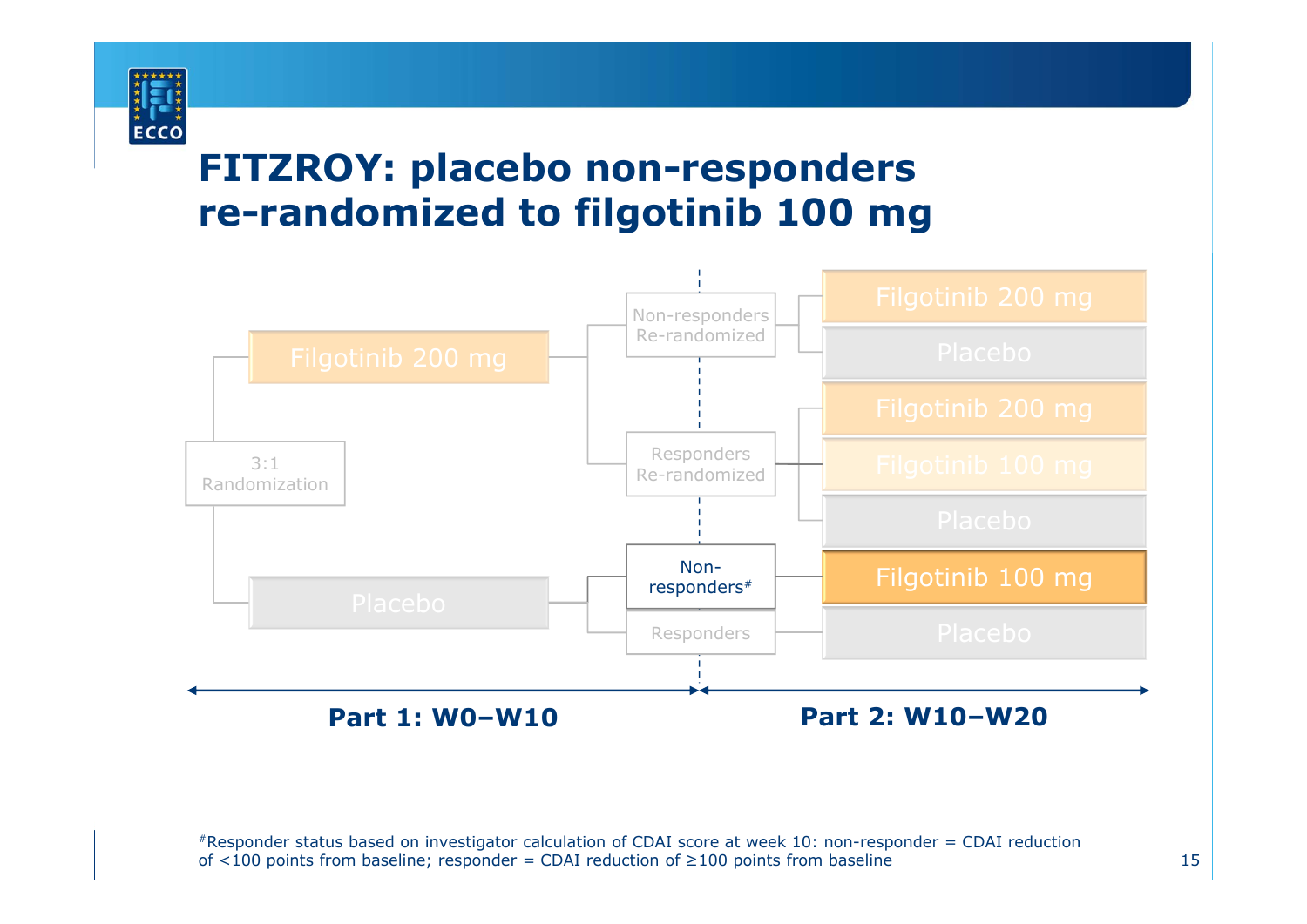

## **FITZROY: clinical remission**

ITT-NRI, initial placebo non-responders#



Biased comparison as groups were assessed during different study periods (W10–W20 study period versus W0–W10 study period); clinical remission: CDAI score <150 points; 2<sup>nd</sup> part non-responders stay on stable steroids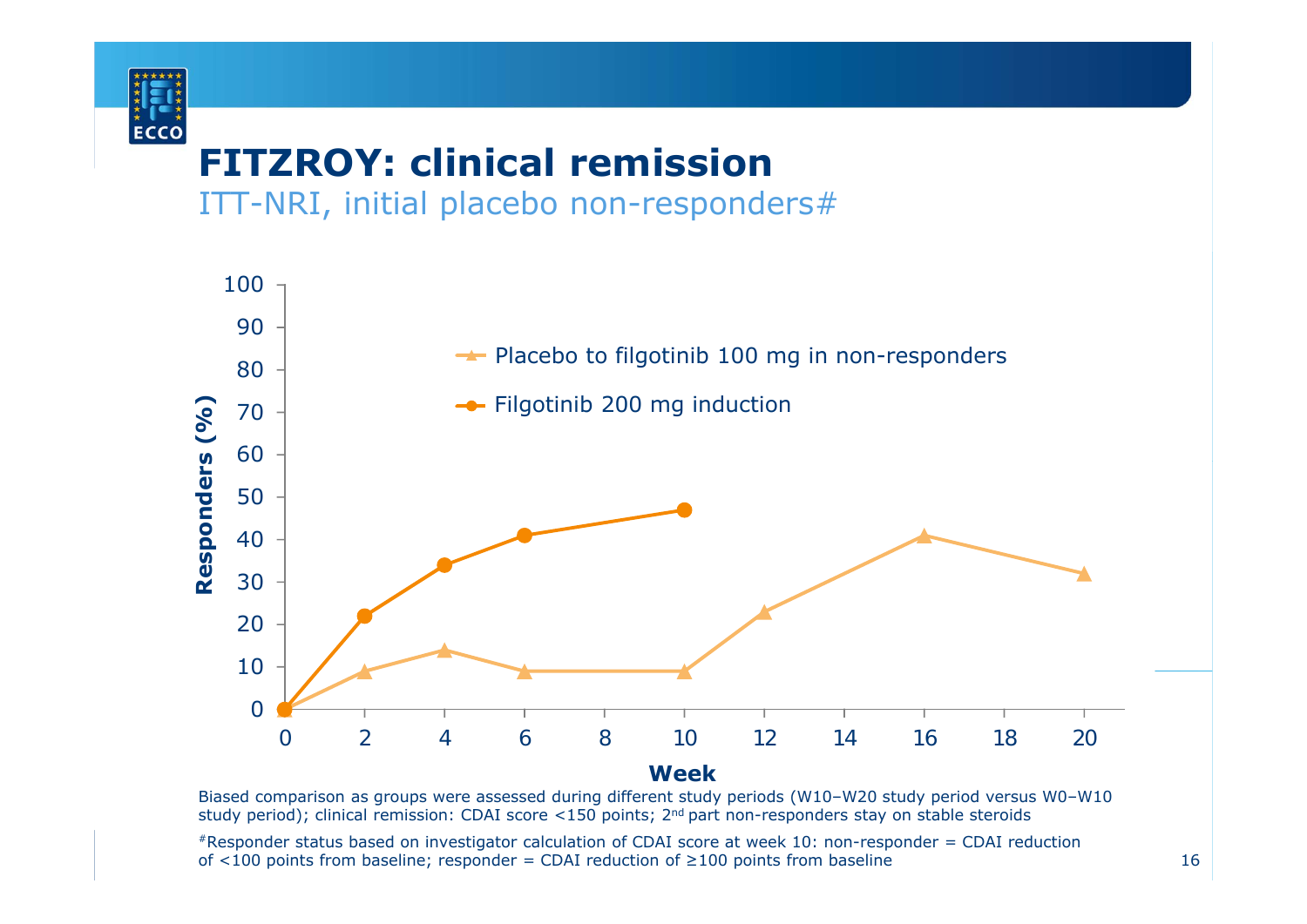## **FITZROY: safety summary**

Over 20 weeks, pooled groups

**ECCO** 

| n(%)                                    | <b>Placebo</b><br>periods<br>$(N=67)$ | <b>Filgotinib</b><br>periods<br>$(N=152)$ |
|-----------------------------------------|---------------------------------------|-------------------------------------------|
| <b>TE AE</b>                            | 45 (67)                               | 114 (75)                                  |
| <b>Infections and infestations</b>      | 17(25)                                | 48 (32)                                   |
| <b>Gastrointestinal disorders</b>       | 19 (28)                               | 53 (35)                                   |
| <b>Nervous system disorders</b>         | 12(18)                                | 30(20)                                    |
| <b>Serious TE AE</b>                    | 3(4)                                  | 14(9)                                     |
| <b>Serious TE infections</b>            | 0(0)                                  | 4(3)                                      |
| <b>SAE leading to death</b>             | 0(0)                                  | 0(0)                                      |
| <b>TE AE leading to discontinuation</b> | 6(9)                                  | 27(18)                                    |

Pooled placebo is the sum of: placebo to placebo + part 1 placebo from placebo switched to filgotinib 100 mg + part 2 placebo from filgotinib 200 mg switched to placebo. Pooled filgotinib is the sum of all remaining patients